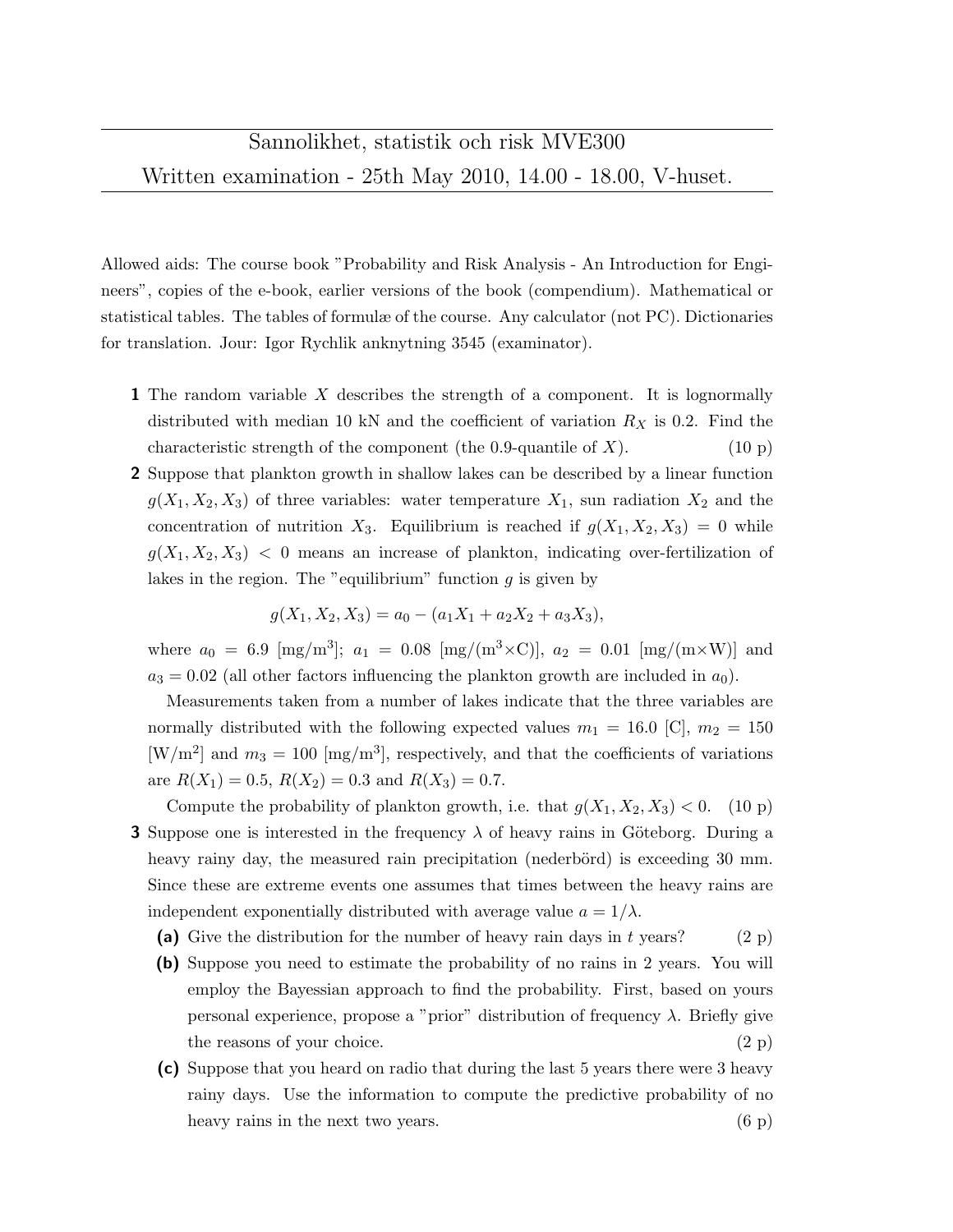- 4 Suppose that at a location of a wind 2MW a wind turbine, intensity of the major storms is  $\lambda = 2.5$  year<sup>-1</sup>. A major storm is defined as storm with peak wind velocity exceeding 25 m/s. It is assumed that occurrence of the storms form a Poisson point process. The emergency stop of a wind turbine occurs when the wind speed exceeds 35 m/s. Suppose that for the last observed 10 major storms, the maximum wind speed exceeded the 25  $[m/s]$  threshold by
	- 1.4, 11.8, 4.2, 5.0, 1.2, 4.0, 13.4, 2.3, 5.3, 2.5 [m/s].

Assume that the hight of the exceedences H are exponentially distributed,  $H \in$  $exp(a)$ .

- (a) Estimate a and give the asymptotic confidence interval for a.  $(8 \text{ p})$
- (b) Estimate the probability of no emergency stops during one year. (12 p)
- 5 For a student lunch restaurant the following small survey of food preferences was carried out. 110 students were selected randomly and was asked whether they were vegetarian or not. The sex of the selected students were also registered. The result is given in the following table;

|       |    | Vegetarians Non-vegetarians |  |  |  |
|-------|----|-----------------------------|--|--|--|
| Men   |    | 52                          |  |  |  |
| Women | 19 | 38                          |  |  |  |

Test the hypothesis that being vegetarian is independent of sex. (20 p) 6 Suppose that a number of small specimens of a material have been tested. The strength X of the specimens is well described by Weibull distribution with mean 100 MPa and coefficient of variation  $R_X = 0.2$ . Suppose that a structure is composed of 1000 of such specimens in series and has strength Y. Give the distribution of Y if it is equal to the strength of the weakest specimen, i.e.  $Y = min(X_1, \ldots, X_{1000})$ . (Hint: use the following table to find the parameters of the  $X$  cdf.) (12 p)

Suppose that the load acting on the structure (pressure) varies in time and that its maximum value during one year is Gumbel distributed with parameters  $a^* = 1.2$ MPa and  $b^* = 1.5$  MPa. Estimate the safety index for the structure. (8 p)

|                                                                                                             | $2.00$ $2.10$ $2.70$ $3.00$ $3.68$ $4.00$ $5.00$ $5.73$ $8.00$ |  |  |  |  |
|-------------------------------------------------------------------------------------------------------------|----------------------------------------------------------------|--|--|--|--|
| $R_X$ $\begin{array}{ l} 0.523 & 0.500 & 0.400 & 0.363 & 0.302 & 0.281 & 0.220 & 0.200 & 0.118 \end{array}$ |                                                                |  |  |  |  |
| $\left[\Gamma(1+1/c)\right]0.866$ 0.886 0.889 0.893 0.902 0.906 0.918 0.926 0.942                           |                                                                |  |  |  |  |

Good luck!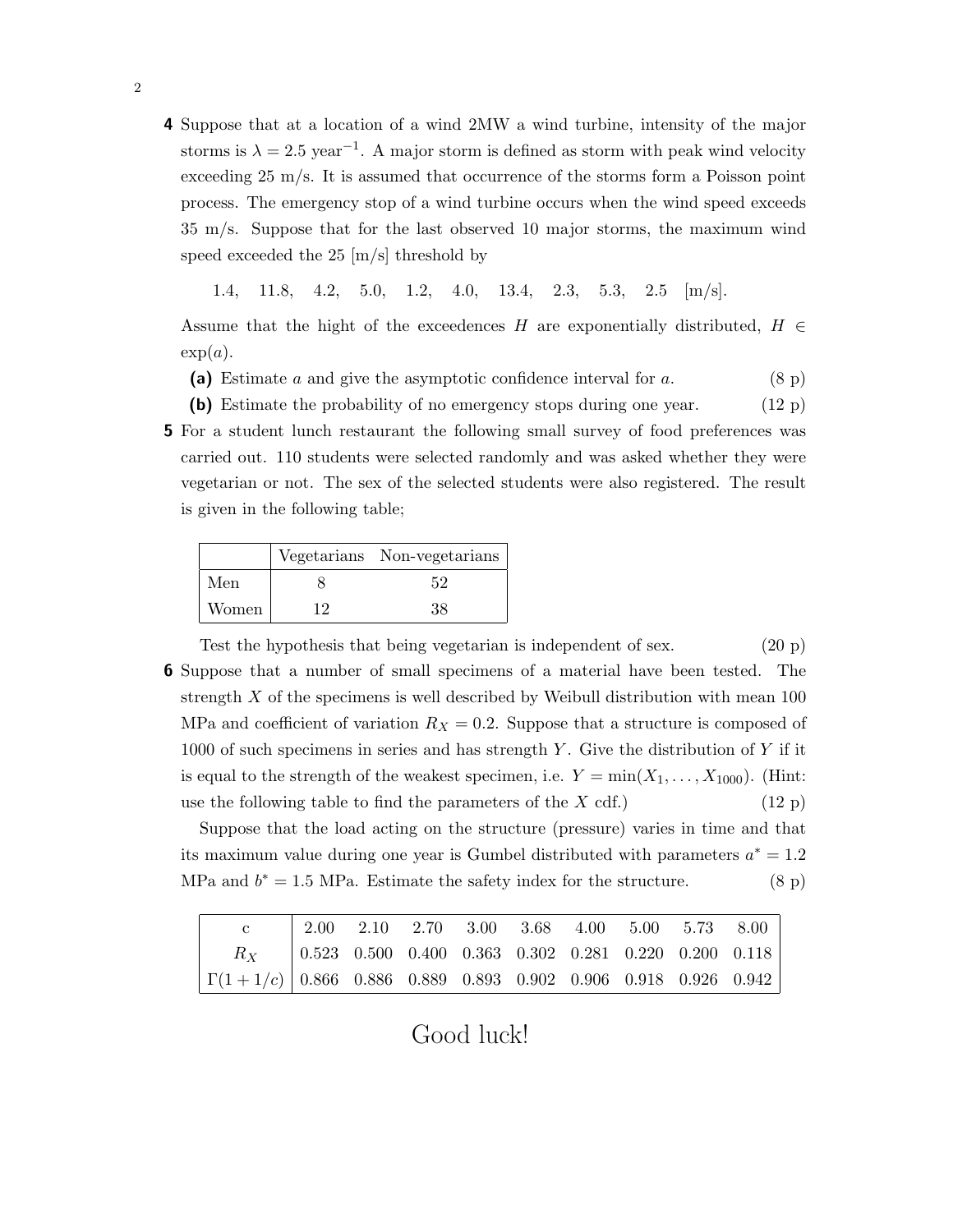## Solutions: Written examination - 25 May 2010

## Sannolikhet, statistik och risk MVE300.

- **1** We search for  $x_{0.9}$ , i.e. 0.9-quantile of X. Since  $Z = \ln X \in N(m, \sigma^2)$  where  $m =$ ln(10) while  $\sigma^2 = \ln 1 + R_X^2 = 0.0392$ , hence  $z_{0.9} = m - \lambda_{0.1} \sigma$  and  $x_{0.9} = \exp(z_{0.9})$ . The answer:  $x_{0.9} = 10 \exp(-1.28 \cdot 0.198) = 7.76$ .
- **2** The random variables  $X_i \in N(m_i, \sigma_i^2)$ , where  $\sigma_i^2 = (m_i \cdot R_{X_i})^2$ , giving the following variances 64, 2025 and 4900, respectively. By linearity the function  $g, g(X_1, X_2, X_3) \in$  $N(m, \sigma^2)$  and hence probability of plankton grow  $P(g(X_1, X_2, X_3) < 0) = \Phi(-m/\sigma)$ . The expected value  $m = a_0 - \sum a_i m_i = 2.12$  and since  $X_i$  are uncorrelated (independent) then  $\sigma^2 = \sum a_i^2 \sigma_i^2 = 2.57$ . The answer  $P(g(X_1, X_2, X_3) < 0) = \Phi(-m/\sigma) =$  $\Phi(-2.12/\sqrt{2.57}) = 0.093.$
- **3** (a) Let N be the number of heavy rains in t years then  $N \in Po(m)$ ,  $m = \lambda t$ .
	- (b) Non-informative improper priors could be chosen, Gamma(0,0) (or if one knows that there were no heavy rains in the last 2 years then one could choose  $Gamma(0,2)$ , etc.). There are other possible choices, but let assume that one has selected Gamma(a,b) as the prior density.
	- (c) If the answer in (b) were  $Gamma(a,b)$  then the posteriori density is  $Gamma(a+3,b+5)$ . The event  $A =$ " no heavy rain in two years" is true if for  $t = 2$  years " $N_t = 0$ ". Then conditionally that the intensity  $\lambda$  is known

$$
P(N_2 = 0) = \exp(-2\lambda).
$$

Hence the predictive probability

$$
P^{pred}(N_2 = 0) = \int_0^\infty \exp(-2\lambda) f^{post}(\lambda) d\lambda = \left(\frac{b+5}{b+5+2}\right)^{a+3}.
$$

For the improper priors, i.e.  $a = 0$  and  $b = 0$ ,  $P^{pred}(N_2 = 0) = (5/7)^3 = 0.36$ . 4 Denote by H the height of exceedences,  $H \in \exp(a)$ .

- (a) The ML estimate of a is  $a^*$  equal to the average height 5.1 [m/s]. For  $\alpha = 0.05$ the 95% asymptotic (approximative) conf. interval is  $[a^* - \lambda_{\alpha/2}a^*/\sqrt{n}, a^* +$  $\lambda_{\alpha/2} a^*/\sqrt{n}$ . The answer:  $a^* = 5.1$ , 95% conf. interval [1.94, 8.26].
- (b) The stream of emergency stops is also Poisson point process, with intensity  $\lambda_e = \lambda \cdot P(H > 10)$  and hence the probability of no stops during one year  $p = \exp(-\lambda_e \cdot 1)$ . The answer:  $\lambda_e^* = 2.5 \cdot \exp(-10/a^*) = 0.35 \text{ year}^{-1}$ . and  $p^* = \exp(-0.35) = 0.7.$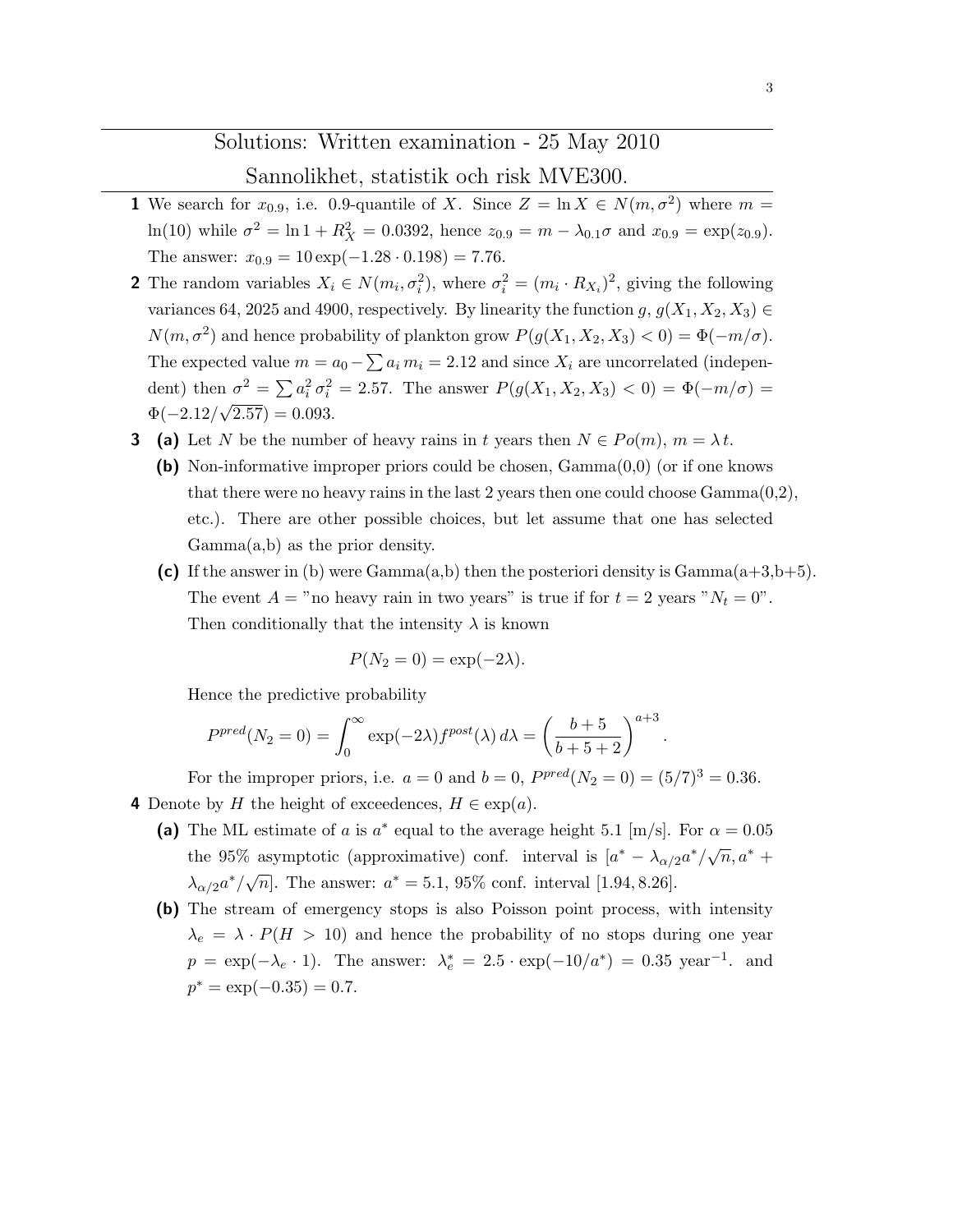- 5 The description of the survey was not exact. Two possible interpretations are: one planed to choose a fixed number of students, here 110 (this is the most natural assumption); one decided to ask all students that arrived during some fixed time period, e.g. 3 hours, then the number of interviewed students will be random (and if the survey will be performed in "non busy period" then the number would be Poisson distributed).
	- (a) Let  $A = "a$  person is a women" and  $B = "a$  person is a vegetarian". The hypothesis  $H_0$ : sex and food preferences are independent. We will use  $\chi^2$ -test to check whether the result of the survey contradicts the hypothesis. The level  $\alpha$  is chosen to be 0.05. The Q statistics is

$$
Q = \sum_{i=1}^{4} \frac{(n_i - n \cdot p_i^*)^2}{np_i^*},
$$

where  $n = 110$ . If  $H_0$  is true  $p_1 = p_{A^c \cap B} = p_{A^c} p_B$ ,  $p_2 = p_{A^c \cap B^c} = p_{A^c} p_{B^c}$ ,  $p_3 = p_{A \cap B} = p_A p_B$  and  $p_4 = p_{A \cap B^c} = p_A p_B$ . From the survey we estimate  $p_A^* = 5/11$  while  $p_B^* = 2/11$  hence

$$
p_1^* = \frac{6}{11} \frac{2}{11}, \quad p_2^* = \frac{6}{11} \frac{9}{11}, \quad p_3^* = \frac{5}{11} \frac{2}{11}, \quad p_4^* = \frac{5}{11} \frac{9}{11}.
$$

Now  $Q = 2.09$  and it should be compared with  $\chi_{0.05}^2(4 - 2 - 1) = 3.84$ . The answer is that the hypothesis can not be rejected.

(b) Here we shall use the notation introduced in a). From the description one could assume that one has observed four Poisson r.v. having expectations  $m_i$ corresponding to students of categories  $A^c \cap B$ ,  $A^c \cap B^c$ ,  $A \cap B$  and  $A \cap B^c$ , respectively. The most complex model is that all  $m_i$  can have different values. The simpler model should represent the hypothesis that food preferences are independent of sex. These can be done as follows: suppose the survey was performed during  $T = 1$  time unit and that the intensity of students were  $\lambda$ . Then the most general model is  $m_i = \lambda \cdot p_i$  while the simpler is  $p_1 = p_{A \cap B}$  $p_{A} \circ p_{B}$ ,  $p_{2} = p_{A} \circ_{\cap B} = p_{A} \circ p_{B}$ ,  $p_{3} = p_{A} \circ_{\cap B} = p_{A} p_{B}$  and  $p_{4} = p_{A} \circ_{\cap B} = p_{A} p_{B}$ . From the survey we estimate  $p_A^* = 5/11$  while  $p_B^* = 2/11$ . Clearly the complex model has 4 parameters while the simple only three. One can test whether data contradicts the simpler hypothesis by means of deviance

$$
DEV = 2\sum_{i=1}^{4} n_i(\ln(n_i) - \ln(110 p_i^*)) = -2.48 + 2.99 + 3.33 - 2.80 = 2.08.
$$

Since  $DEV = 2.08 < \chi^{2}_{0.05}(4-3) = 3.84$  the answer is that the hypothesis can not be rejected.